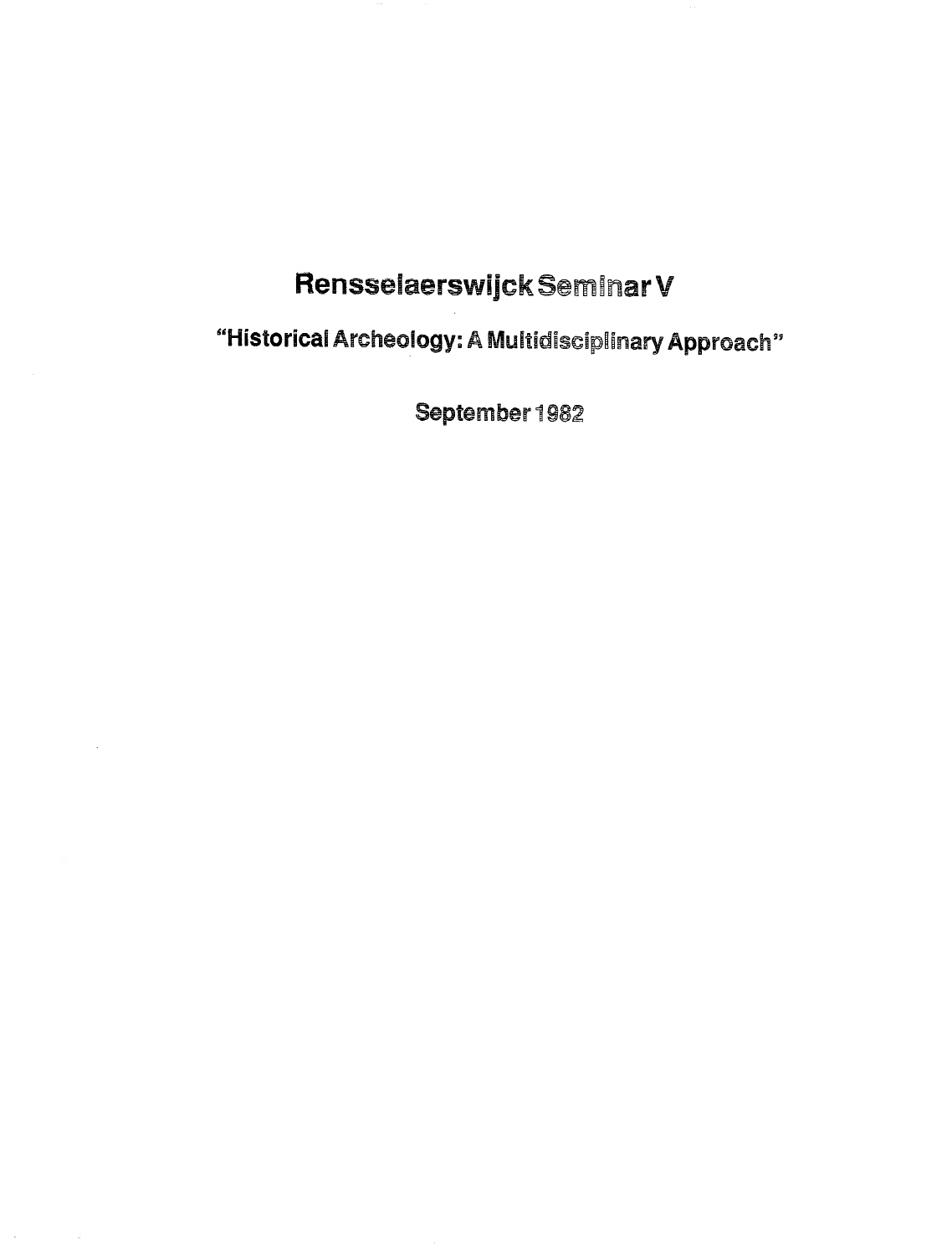## Dating the Emergence of the League of the Iroquois: A Reconsideration of the Docu

## Dean R. Snow The University at Albany, SU

**T** he title I originally chose for this paper focused on the confrontation of Indian and European cultures in the contact period. As the paper evolved, however, I discovered that there was emerging scholarly agreement about the general nature of this historic confrontation, but continuing disagreement on some key specifics. There is general agreement that indirect trade with Europeans began as early as the middle sixteenth century for the Iroquois.<sup>1</sup> There is also general agreement that nucleation of small Iroquois villages into fewer but larger villages took place prior to this time. However, general uncertainty persists with regard to when in the context of these other processes the League of the Iroquois formed.

The emergence of the League of the Iroquois was a process that might have occurred in the twilight period when scraps of European artifacts were making their way into the interior, but before direct contact. It might also have occurred prior to 1492, when the context would have been rising internecine warfare. The League was initially a nonaggression pact between the Mohawk, Oneida, Onondaga, Cayuga, and Seneca. Later it took on a more formal political structure and came to operate as a political confederacy. European trade goods were apparently reaching the Five Nations as this political evolu tion advanced. Mohawk villages were not visited by Dutch chroniclers until 1634, but European goods preceded that event for as much as a century.

Whether the League preceded and conditioned these interactions, or followed and was shaped by them is an issue of major importance to many scholars. The issue of the formation of the League of the Iroquois is central to many ethnohistorical and archaeological problems in this region. For example, Bradley's work has pointed out the need to determine whether it preceded or followed village nucleation.<sup>2</sup> Engelbrecht's work has been directed at whether or not it was accompanied by changes in material culture.3 My own work has been directed at the discovery of demographic changes that might have accompanied emergence of the League. There are as yet fewer answers to these problems than people outside professional anthropology generally appreciate. The Iroquois are part of our secondary school curricula, part of our museum establishment, and part of our local tradition. Compared to many other Indian nations, those called the Iroquois are relatively well known and well understood, but the truth is that even for the Iroquois much work still needs to be done and we still know less than we sometimes pretend.

The formation of the League of the Iroquois is a problem having many pieces. The formation was, fist of all, probably not so much an event as a process, and the result not so much a concrete thing as an activity. To detect its emergence, we have essentially two avenues of inquiry open to us, archaeology and ethnohistory.

William Engelbrecht attempted to approach the problem archaeologically.4 He assumed that on ethnohistorical grounds we could conclude that the League emerged sometime between AD 1500 and 1640. He then hypothesized that the emergence could be detected through a detailed analysis of pottery. Pottery was made by women in Iroquois society and the Iroquois practiced matrilocal residence (men moved in with their wives and their wives' female relatives after marriage). Consequently one should expect that residential groups of females, who lived with each other all their lives, would constitute de facto potters guilds. One should expect that differences could be detected between pottery produced in different households of the same village. Collectively the pottery of a particular village would differ from that of another.

Engelbrecht hypothesized further that the pattern of these contrasts would have been different before the emergence of the League than it was after that emergence. Here, however, we run into some difficulties. While one might expect that differences between say the Mohawk and the Oneida would have decreased after they came together in the League, that assumption can be easily challenged. Perhaps there was more peaceful interaction and intermarriage after formation of the League, but the practice of wife capture during prolonged conflicts prior to that time might have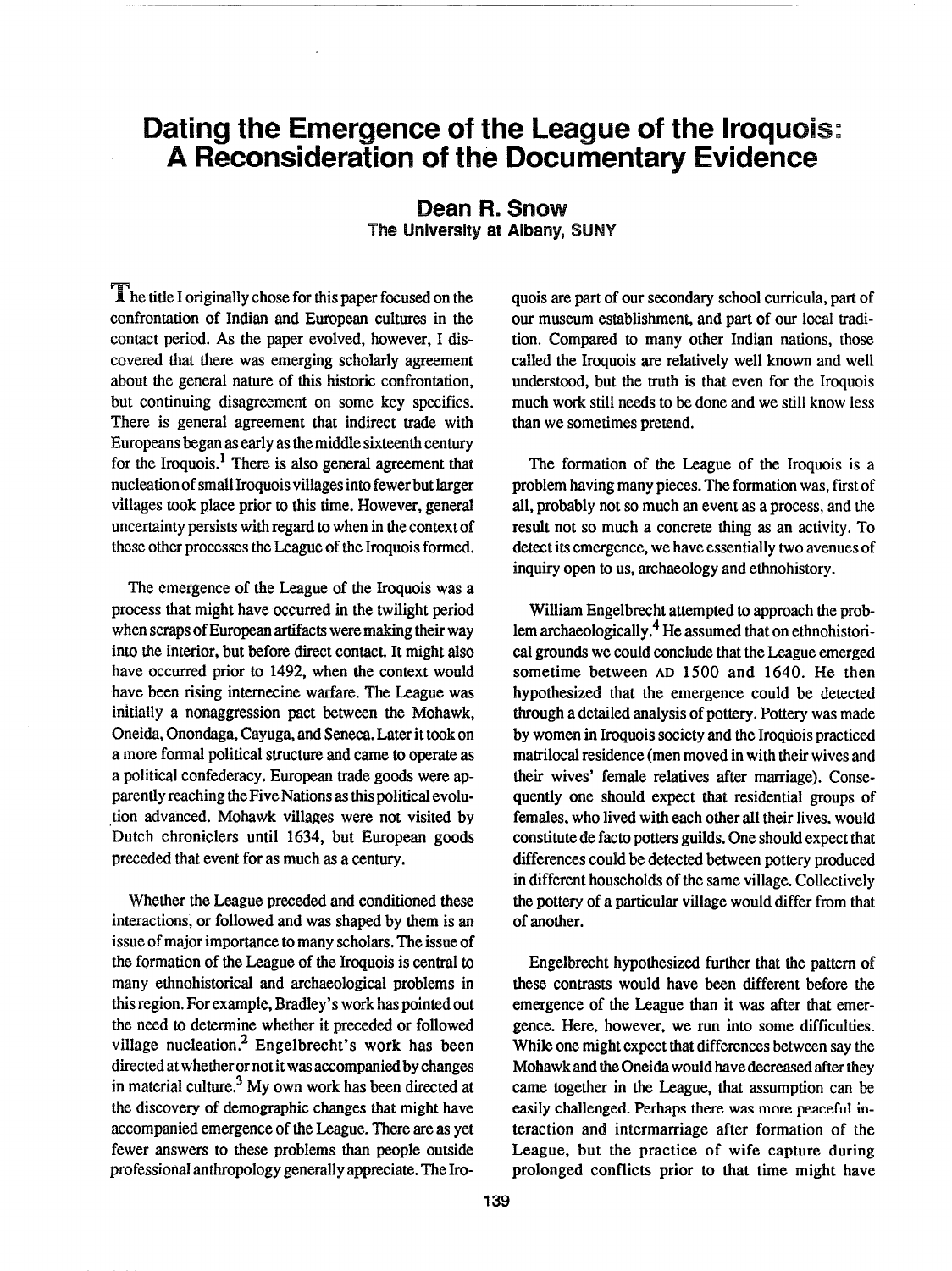produced an equivalent level of interaction between residential guilds of female potters. There are other complicating possibilities as well, and the upshot was that Engelbrecht could not predict what changes in pottery design might have accompanied the formation of the League, and could only hope that he would be able to detect relatively abrupt change of some kind during the AD 1500-1640 period.

Unfortunately, he did not. From that we must conclude either that the League emerged sometime before or after the period studied, or that something is wrong with the use of pottery for this purpose. If something is wrong with the use of pottery for this purpose, then either Engelbrecht did not carry out the analysis in a proper way or pottery is simply not a class of remains sensitive to the political process he wished to study. I have examined his research design and procedures through several publications, and I have to conclude that he did the job as well as one could. That means that either the League arose outside the period 1500-1640, or pottery remains are simply not appropriate for its detection.

To choose between these two options, I returned to the ethnohistorical literature. I found that some of the ethnohistorical evidence has been a bit abused in the past, some of the rest of it has not been fully exploited. Elisabeth Tooker summarizes the efforts up to the date of her publication.<sup>5</sup> It seems clear that the League was in existence by AD 1630, and that it had been around for some decades by that time. Richter distinguishes between the League and the political confederacy that was later built upon its structure, noting that the confederacy emerged many years after the League.<sup>6</sup> Many of the various traditions regarding the time of the League's founding use the first coming of Europeans as a reference point. Consequently, it is necessary to eliminate any possibility that this key reference date might be any other than Dutch and French visits around 1609. In this year Hudson ascended his river as far as Albany, and Champlain began probing Iroquoia from the north.

A few very recent sources, such as McEneny, have followed older sources such as Weise in suggesting that there were French traders on the upper Hudson as early as  $1540$ .<sup>7</sup> Their evidence comes in part from the journal of Jasper Danckaerts, who visited the ruins of Fort Nassau near Albany in 1680 and later repeated a story that it had been built long before by the Spanish. To this is added a misreading of the journals of Jean Alfonce, a pilot who explored around the Maritimes in the 1540s.

Alfonce's "Grand River" is assumed to be the Hudson by these writers, and statements by him and Andre Thevet about an earlier French attempt to establish a trading post on the river is taken to mean that there was a French site on the upper Hudson in 1540. Maps are misread in support of the argument too, and even the Norumbega myth gets transferred to the Hudson by some authors. However, in the end it is clear that the Penobscot is the river referred to by Alfonce and Thevet. This and other permutations of the Norumbega myth are discussed extensively by Morison.<sup>8</sup>

If the Iroquois, specifically the Mohawk, were not contacted by Europeans from the Hudson Valley. in the early sixteenth century, they might still have been aware of Cartier's visits to the St. Lawrence beginning in 1534. Indeed, there were Europeans touching the American coast or making more extensive incursions in more than half the years of the sixteenth century. Even if news did not travel as far or as fast as it did a century later, we must not omit the possibility that the Iroquois might have been aware of at least some of the closer contacts. Thus, 1609 might be appropriate key date to use when assessing native traditions about the origin of the League. But it remains possible that the reference date lies elsewhere within the century preceding that date.

Assuming for the moment that 1609 is the key reference date, it is worth noting that the legend of a very early French or Spanish presence on the upper Hudson is usually tossed out without much criticism by historians eager to get on to the firmer ground of seventeenth century history. For them the issue is not really very important, and I do not really blame them for treating the issue as they do. For my research, however, the issue is crucial, because several of the traditions regarding the emergence of the League refer to it as an event that occurred lifetimes or generations before the first coming of Europeans. Tooker summarizes those worthy of close examination.<sup>9</sup> Some of the estimates couch the date in terms of lifetimes prior to first contact, while others of them speak in terms of generations before that. I have assigned a range of 50-100 years for a lifetime and 20-40 years for a generation, both of them generously broad I think. Heckewelder cites a Moravian source from the 1740s that Iroquois confederacy (he probably means the League) formed one lifetime before the coming of Europeans, specifically the Dutch. $^{10}$  An Onondaga source specifies that the League formed two generations before Europeans came to trade,<sup>11</sup> or a lifetime before then.12 Schoolcraft also uncovered a Seneca source in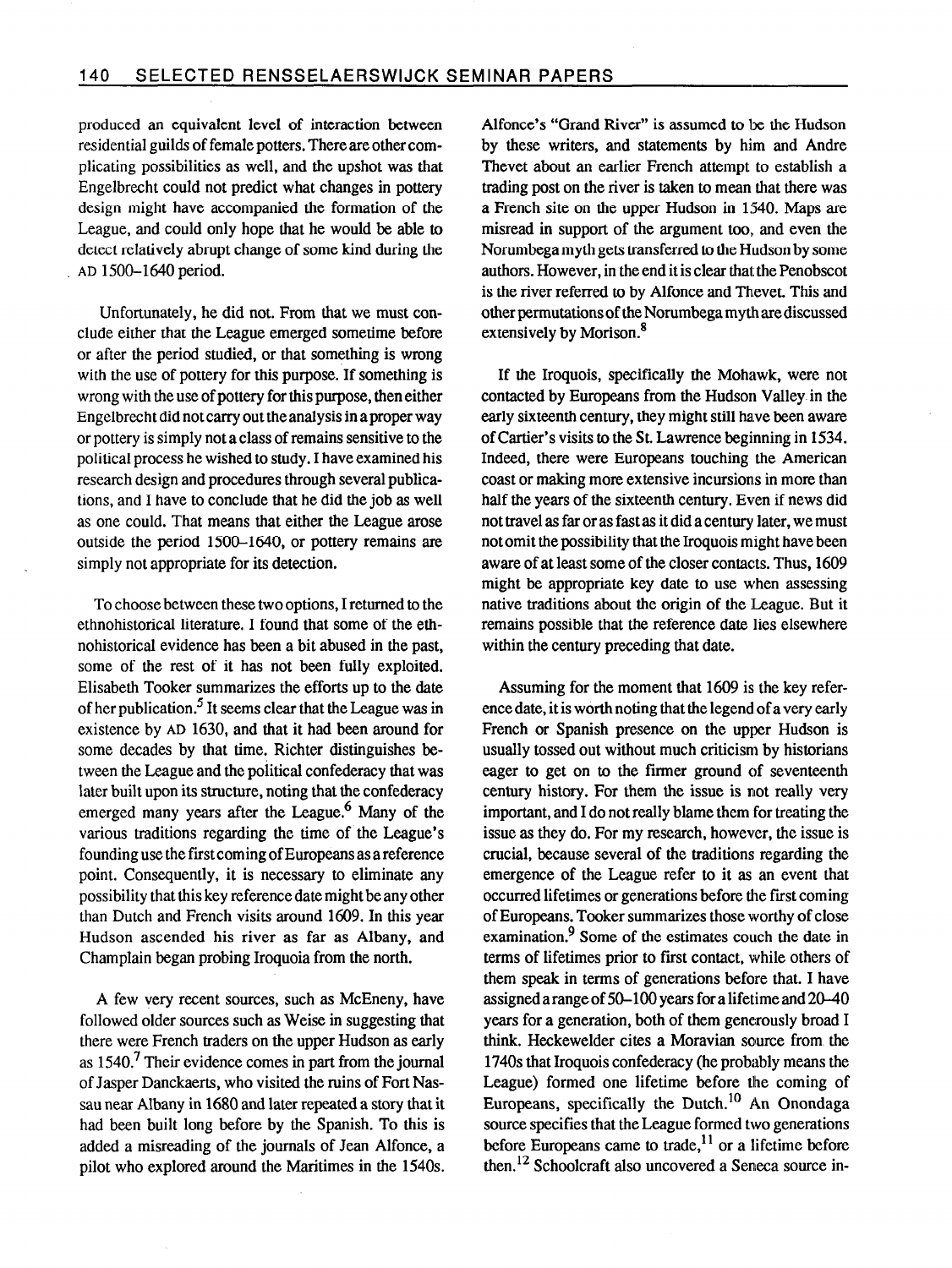dicating that the League formed four years before the arrival of Hudson.<sup>13</sup> Parker was told at Six Nations Reserve that the founding date was around 1390, but Beauchamp was told at Onondaga that the date was around 1600.14 The later dates are supported by another statement in Heckwelder to the effect that the League formed about a century before the Tuscarora joined the confederacy, that is, around  $1610$ <sup>15</sup> The Onondaga told Hale that the League formed 6 generations (120-240 years) before the coming of Europeans.16

I have not inventoried all of the estimates, which are adequately detailed by Tooker.<sup>17</sup> It is worth pointing out that several sources cite each other quite selectively, often ignoring those that do not contribute to a favored argument. Some, like Hale, attempt to rectify conflicting estimates by referencing short estimates of elapsed time from early key dates (eg. Cartier), and longer ones from late key dates (eg. Hudson). Tooker leaves the issue open, as one should if a set of contradictory assertions is all one has to go on.

There is, however, a source that might provide a means to choose between the many options. Of several ethnohistorical accounts of the emergence of the League, one is quite remarkable for its specificity and its independence from a 1609 (or any other) reference date. The evidence is a Seneca legend that an eclipse coincided with their decision to join the League. There have been two attempts to pinpoint the date of League formation on the basis of the legend. William Canfield and Paul Wallace both attempted to identify this eclipse from the list .produced by modem astronomers, and both came to the conclusion that the total eclipse of June 28.1451 (Julian) was most likely the one observed by the Seneca.<sup>18</sup> However, I have studied both arguments, and find them to be seriously flawed. In both cases, the investigators used questionable criteria to reduce a large list of possibilities to a short list of five options, four of which were so clearly unlikely that the exercise to each case strikes a critical reader as contrived.

Canfield refers to the tradition that "placed the formation of the confederacy at a time when there occurred a total eclipse of the sun- 'a darkening of the Great Spirit's smiling face'— that took place when the corn was receiving its last tillage, long before events that could be reliably ascribed to the year  $1540.^{n19}$  He does not tell us what the reliably ascribed events are, and in fact eliminates all eclipses that occurred after 1530 from further consideration. Two eclipses, which occurred in

1531 and 1536 respectively, are not mentioned. He lists five eclipses, including both total and annular ones, for the period  $1400-1530$ , leaving out three (1442, 1464 and 1508) that might have reached at least 80% totality in central New York. He then notes that the eclipse occurred at the time of last corn tilling, or around the end of June, and omits all but the 1451 eclipse on the basis of that criterion. Canfield seems to acknowledge that the eclipse need not have been total by including three annular cases, yet the previously omitted 1442 eclipse occurred on July 7th (Julian calendar,) and probably reached 80% totality in central New York. The Julian date would be about July 17th in the Gregorian calendar we use now, but still close enough to the end of June to require some consideration. Two even better possibilities in the sixteenth century were, of course, omitted from consideration at the very beginning.

Paul Wallace's attempt to use the eclipse tradition has its own faults.<sup>20</sup> In his version of the tradition, "the sun went out and for a little while it was complete darkness," and "this happened when the grass was knee high, I think or when the corn was getting ripe." Again a date around the end of June seems indicated, but the idea that it was a total eclipse seems stronger. Accordingly, Wallace turned to Qppolzer's 1887 Canon of Eclipses and cites five total eclipses whose paths crossed central New York within the Christian era. The dates for these are given as AD 258,664,1451,1806, and 1925. Of course, two are hopelessly ancient and two much too recent, so Wallace has led us to the preferred 1451 eclipse again. The problem here is that having consulted Oppolzer myself, I have found that at the level of precision he achieved on his maps, no fewer than 36 total eclipses must be considered for the Christian era.<sup>21</sup> A much larger number must be considered if we allow for annular and partial eclipses. Like Canfield, Wallace seems to have decided for other reasons that the League was founded in 1451, and then developed an argument designed to lead to that conclusion.

One can improve upon the attempts of Canfield and Wallace, but a number of conditions are required. First, an effort must be made to assess the degree of totality that would have to be reached before an eclipse would be noticed and taken seriously by untrained people not anticipating such an event. Second, one must develop a list of possible eclipses that allows for both the imprecision of the source data and the magnitude threshold just mentioned. Third, the list should not exclude any possibilitiesafter AD 1350andbefore 1650. Archaeology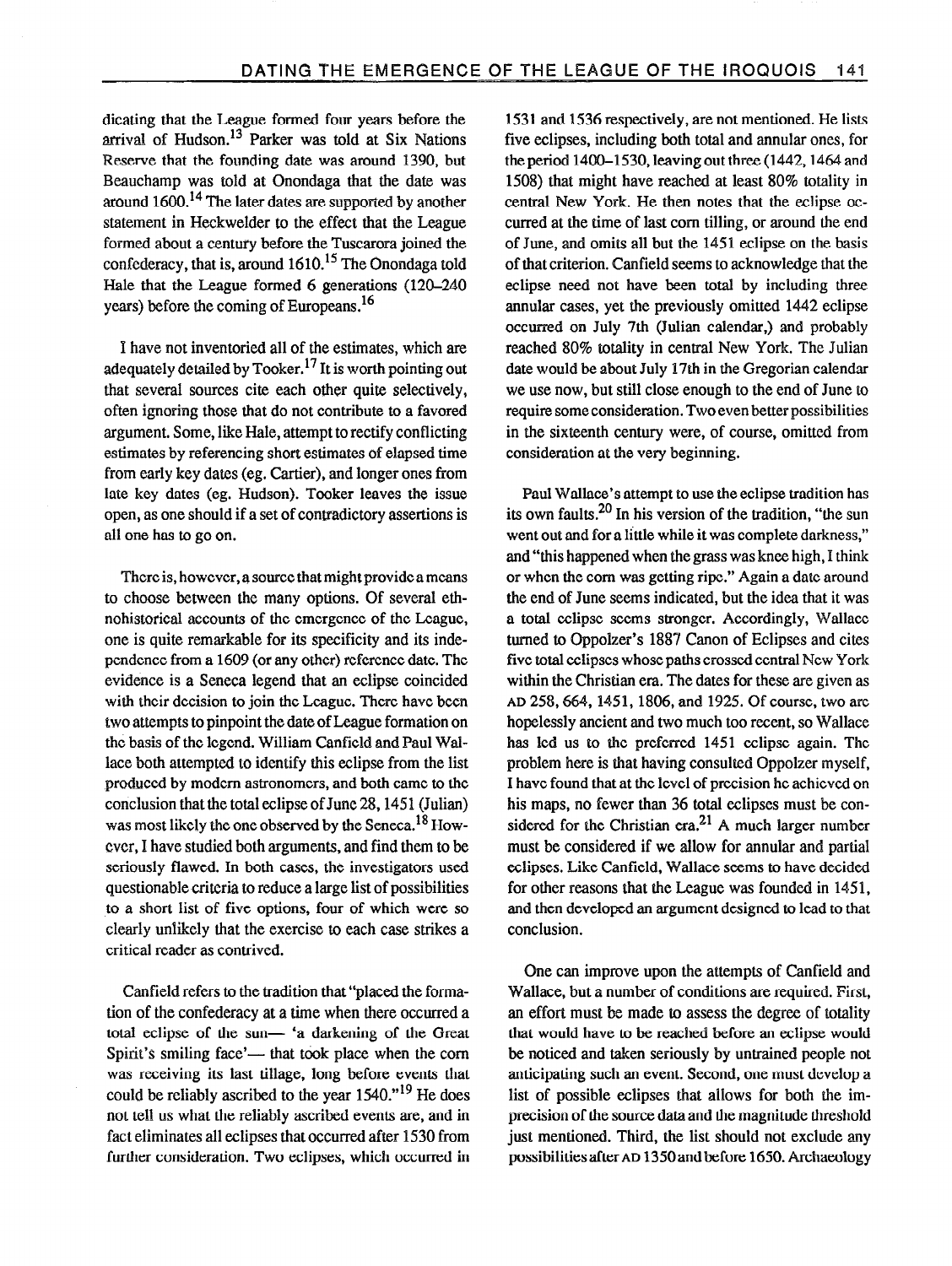

Fig. 28. From T.R. von Oppolzer, *Canon of Eclipses*. Photo by Craig Williams, New York State Museum

Table of Eclipses from AD 1350 to 1650 having paths passing within 1000 km of central New York. Dates according to Julian (J) and Gregorian (G) calendars.

| <b>Eclipse Date</b>    | <u>Eclipse Type</u> | Canfield (1902:199) |
|------------------------|---------------------|---------------------|
| March 14, 1355 (J)     | annular             |                     |
| July 17, 1357 (J)      | annular             |                     |
| May 16, 1379 (J)       | total               |                     |
| August 17, 1384 (J)    | annular/total       |                     |
| January 21, 1395 (J)   | total               |                     |
| April 26, 1427 (J)     | annular             | X                   |
| July 7, 1442 (J)       | total               |                     |
| June 28, $1451$ (J)    | total               | X                   |
| May 6, 1464 (J)        | annular             |                     |
| July 29, 1478 (J)      | total               | X                   |
| May 8, 1491 (J)        | annular             | X                   |
| January 2, 1508 (J)    | annular             |                     |
| October 11, 1520 (J)   | annular             | X                   |
| March 18, 1531 (J)     | annular/total       |                     |
| June 18, 1536 (J)      | annular             |                     |
| June 29, 1554 (J)      | annular             |                     |
| April 18, 1558 (J)     | total               |                     |
| August 21, 1560 (J)    | total               |                     |
| September 10, 1569 (J) | total               |                     |
| November 13, 1574 (J)  | annular             |                     |
| April 29, 1585 (G)     | annular/total       |                     |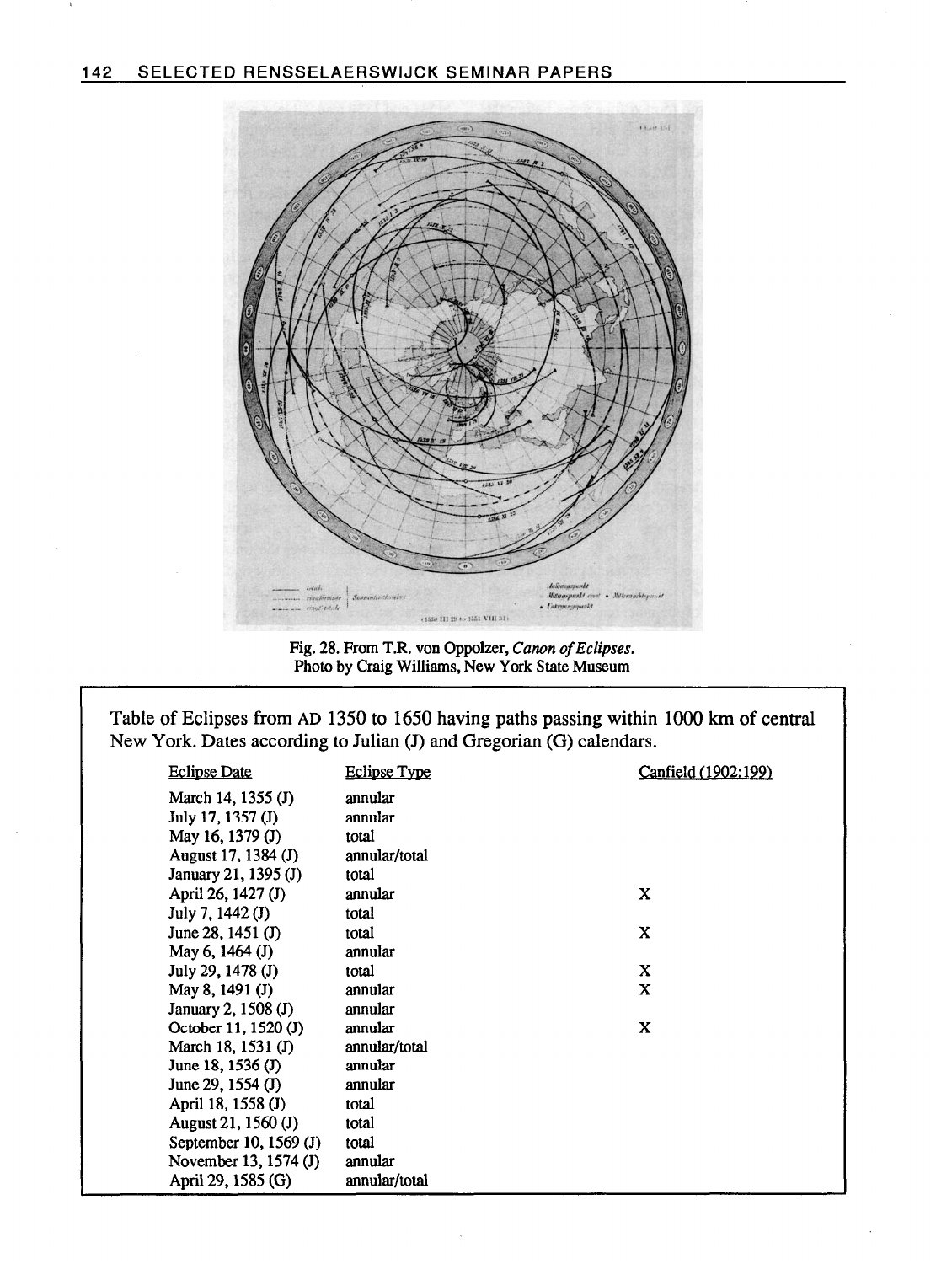and oral tradition indicate that the League did not exist before 1350 and documents assure us of its existence by 1650. Fourth, a short list of probable eclipses should be developed on the basis of seasonal indicators in both versions of the eclipse story. Fifth, if more than one possible eclipse remains after the first four steps, each should be examined in detail and ranked as to probability.

I have found 21 eclipses between AD 1350 and 1650 that might have been visible at 80% totality or greater in central New York (see Table). I have omitted a few that might have been briefly visible just after dawn or just before sunset if one were looking for them. There were no eclipses for several decades after 1585, about the time calendrical reference shifts from Julian to Gregorian. In fact, the next eclipse visible in central New York did not occur until 1659.

According to Parker, maize received its second and final hoeing when it was knee high. $22$  Conventional wisdom puts this around the first week of July, however, in the Julian calendar it would have been about ten days earlier. Allowing for reasonable variation in growing seasons, we should search for an eclipse that occurred sometime between June 15 and July 6 on the Julian calendar, a generous period of three weeks within the growing season. It turns out that three of the 21 eclipses fall within this period, and a fourth misses by only a day. To be safe, all four must be considered on the short list:

- 1. July 7, 1442
- 2. June 28,145l (preferred by both Canfield and Wallace)
- 3. June 18.1536
- 4. June 29,1554.

At the beginning of this paper I discussed oral traditions placing the emergence of the league in terms of lifetimes or generations before the coming of the first Europeans. If one looks for the common ground shared by various oral traditions as time ranges, one quickly focuses on the period 1500 to 1530 when the reference date of 1609 is used. If Cartier rather than Hudson was the reference point, then the critical period shifts to 65 years earlier, or 1435 to 1465. Thus any but the last date (1554) listed remains possible.

Looking at the four possible eclipses in terms of Gppolzer's paths of totality, those of 1442 and 1554 probably did not come very close to totality anywhere in New York. Further, the 1536 eclipse was annular, not total even in its direct path. If the Seneca traditions are interpreted narrowly as meaning that there was a total eclipse, then we are left with only the eclipse of 1451 as the most likely. If we allow for the possibility of an annular eclipse, that of 1536 becomes the second most likely. According to current evidence, the 1451 date precedes Iroquois settlement nucleation while 1536 appears to follow it.

Whether or not any of this holds up through future testing remains to be seen. At least for the moment, however, it appears that the League of the Iroquois was complete by 1536 at the latest. Indirect trade contacts with Europeans did not begin in Iroquoia until the middle of the century.23 Thus, the confrontation of Iroquois and European culture in the seventeenth century was preceded by internecine confrontations that had preadapted the Iroquois for colonial warfare. The League did not arise because of European contact, but it certainly positioned the Iroquois to better withstand the devastating effects of the later confrontation.